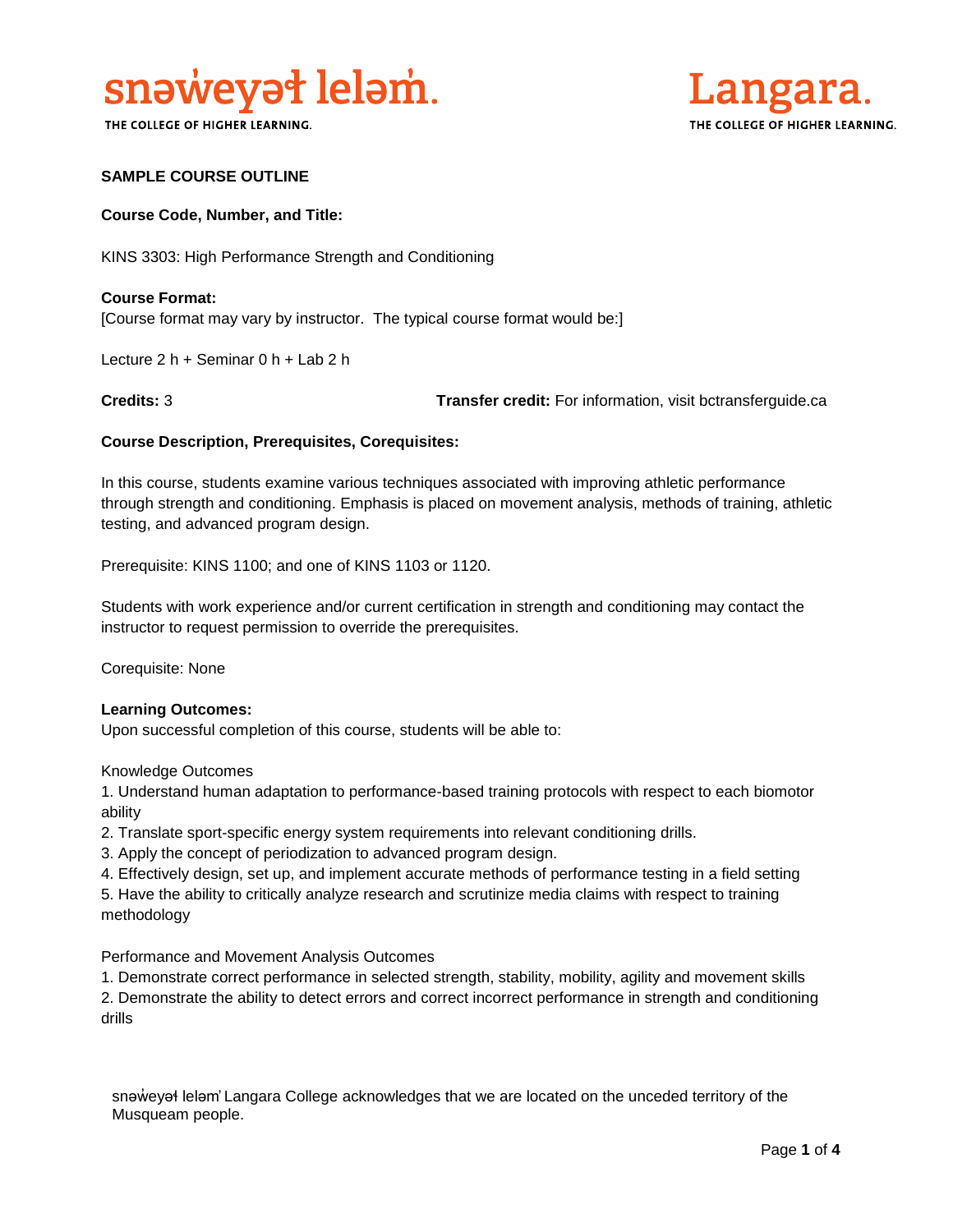

THE COLLEGE OF HIGHER LEARNING.



Pedagogical Outcomes

1. Demonstrate the ability to communicate effectively in a pedagogical setting:

- use developmentally appropriate, gender neutral, culturally sensitive language
- speak clearly, projecting voice appropriately
- exhibit a professional demeanor
- employ both verbal and nonverbal communication techniques
- use effective demonstrations and explanations when introducing skills and concepts
- provide positive, focused, meaningful feedback

# **Instructor(s): TBA Office: TBA Phone: 604 323 XXXX Email: TBA**

## **Office Hours: TBA**

# **Textbook and Course Materials:**

[Textbook selection may vary by instructor. An example of texts and course materials for this course might be:}

Baechle & Earle. "Essentials of Strength and Conditioning". Human Kinetics. 2008.

Note: *This course may use an electronic (online) instructional resource that is located outside of Canada*  for mandatory graded class work. You may be required to enter personal information, such as your name *and email address, to log in to this resource. This means that your personal information could be stored on servers located outside of Canada and may be accessed by U.S. authorities, subject to federal laws. Where possible, you may log in with an email pseudonym as long as you provide the pseudonym to me so I can identify you when reviewing your class work.* 

**Assessments and Weighting: Final Exam** 30% **Other Assessments % (An example of other assessments might be:) %**

Midterm Exam: 25% Assignments: 20% Lab work: 20% Participation: 5%

Additional Information:

Number of assignments: 1- Case Study

Participation format: Active participation in fitness testing protocols

*This generic outline is for planning purposes only.*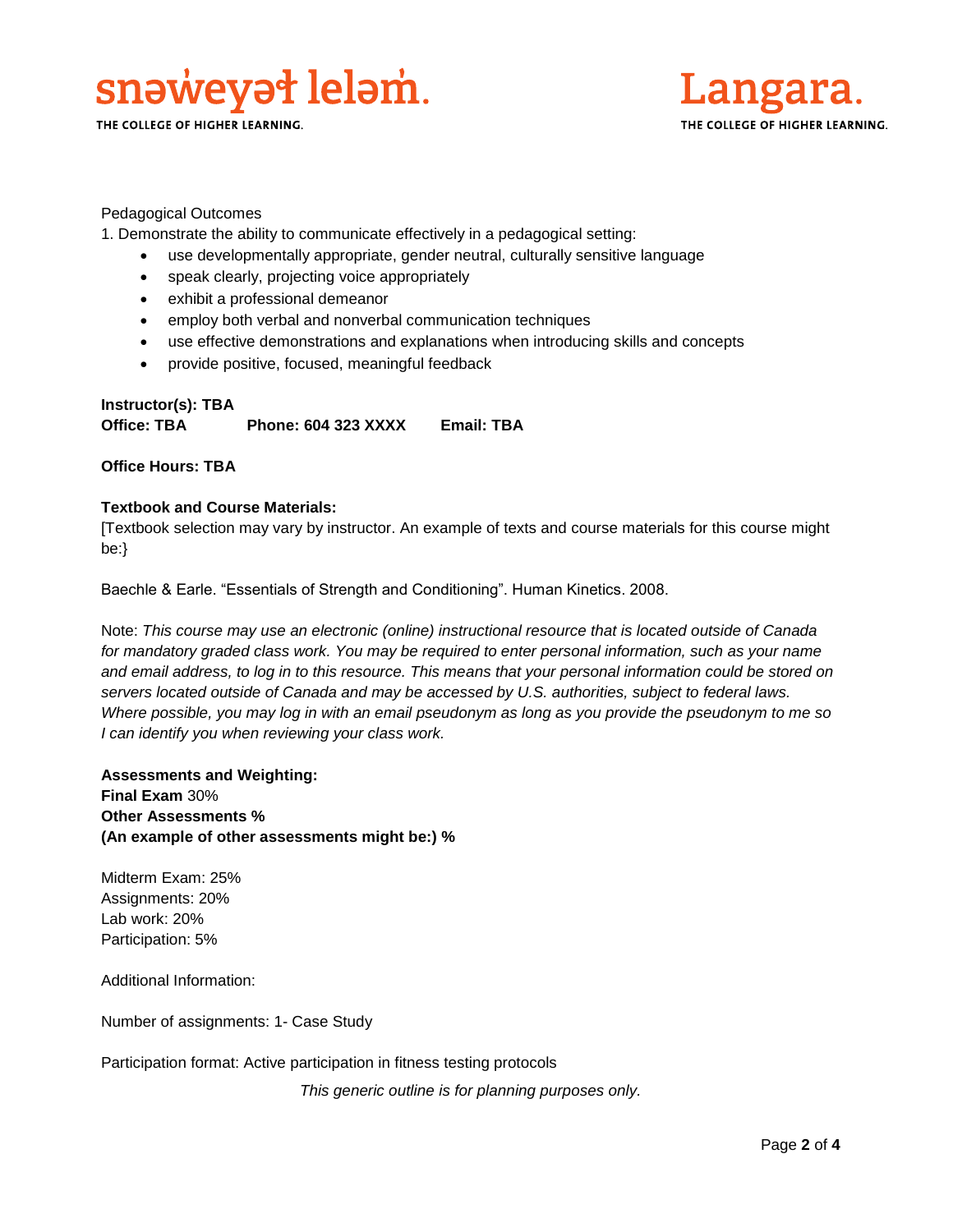

THE COLLEGE OF HIGHER LEARNING.



Number and type of writing assignments: 1- Written Case Study pertaining to a specific situation involving a participant with particular goals and symptoms

Proportion of individual and group work: Individual: 80% Group: 20%

#### **Grading System:** Letter grade

Specific grading schemes will be detailed in each course section outline.

Passing grade: D

## **Topics Covered:**

[Topics covered may vary by instructor. An example of topics covered might be:]

- 1 Introduction
- 2 Base of Performance
- 3 Athletic Testing
- 4 Lab: Athletic Testing
- 5 Muscular Strength
- 6 Lab: Grind Lifts
- 7 Explosive Power
- 8 Lab: Plyometrics
- 9 Acceleration/Deceleration
- 10 Lab: Acceleration and Deceleration Drills
- 11 Stability and Joint Mobility
- 12 Nutrition for Sport
- 13 Aerobic Endurance Training Protocols
- 14 Anaerobic Training Protocols
- 15 Periodization I
- 16 Periodization II
- 17 Program Design

As a student at Langara, you are responsible for familiarizing yourself and complying with the following policies:

## **College Policies:**

**E1003 - [Student Code of Conduct](https://langara.ca/about-langara/policies/pdf/E1003.pdf)  F1004 - [Code of Academic Conduct](http://langara.bc.ca/registration-and-records/pdf/F1004.pdf) E2008 - Academic Standing - [Academic Probation and Academic Suspension](file://///EMPLHOME_SERVER/HOME/ACCOUNTS/EMPL/SBOWERS/Committee%20Work/Course%20Outline%20Policy%20Committee/E2008%20-%20Academic%20Standing%20-%20Academic%20Probation%20and%20Academic%20Suspension) E2006 - [Appeal of Final Grade](http://langara.bc.ca/registration-and-records/pdf/E2006.pdf) F1002 - [Concerns about Instruction](http://langara.bc.ca/registration-and-records/pdf/F1002.pdf)**

*This generic outline is for planning purposes only.*